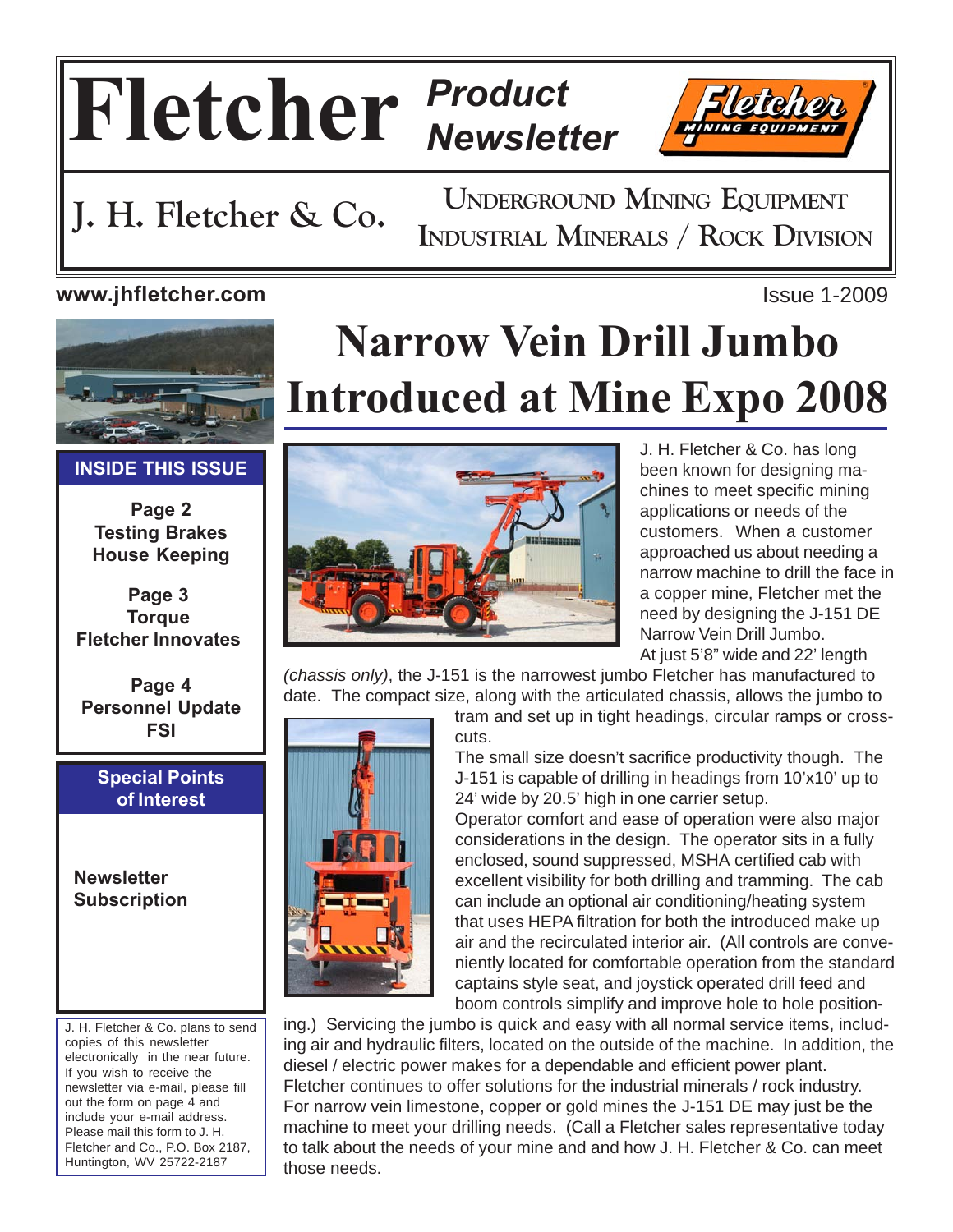# **DAILY TESTING YOUR BRAKES IT'S IMPORTANT**

 All Fletcher industrial mineral machines are equipped with two braking systems – a park brake and a service or emergency brake. It is vital that both of these braking systems be tested daily for proper operation before putting the machine in service.

 The park brake is tested by starting the machine, setting the park brake, and then attempting to tram through the park brake. If the machine does not tram through the brake, the park brake is considered to be operating properly.

 The service/emergency brake requires two tests. The first test involves releasing the park brake, engaging the service/emergency brake, and then attempting to tram through the brake. If the machine does not tram through the brake, the brake is considered to be operating properly. However, the service/emergency brake accumulators must also be tested. This is done by shutting down the machine and then pumping the brake control through five complete cycles. If, after five complete cycles of operation, the brake pressure gauges still indicates at least 1,000 PSI pressure, the service brake accumulator system is operating properly.

 One exception to the service/emergency brake system test is the Model 3250 Scaler. This machine has a different braking system and requires that the service brake be set only by depressing the brake pedal, and then attempting to tram through the brake. If the machine does not tram through the brake, the brake is considered to be operating properly.

 If a machine does not pass a brake test, the machine should be shut down and the brake repaired before placing the machine into service.

 Information concerning brake operation and testing is contained in the *Operator's Manual*. However, if you have any questions or need any further assistance, please don't hesitate to contact our Risk Management Department (304-525-7811 or dcooper@jhfletcher.com).



*Example of Park Brake Switch*

## **Maintain a Clean Machine**

 There are several routine maintenance procedures that are listed in the service and operator's manuals for your Fletcher equipment. One that is too often ignored is "house keeping". Keeping the machine covers, walkways, operator's cab, and other areas clean and free of debris is your defense against slips, trips and falls. In addition, moving parts

could become obstructed with tools and materials and become serious hazards to personnel as well as cause damage to the machine.



*Guard for Turbo Charger*

 Even though Fletcher has taken steps such as installing guards in the location of turbo chargers and other hot components, as seen in the photo, you should always clean up any spills that may occur while carrying out maintenance tasks. Oil, fuel, water or any other debris

could become a slip hazard or even a fire hazard if not cleaned up. Take the extra time each day to clean up debris and make sure guards are in place.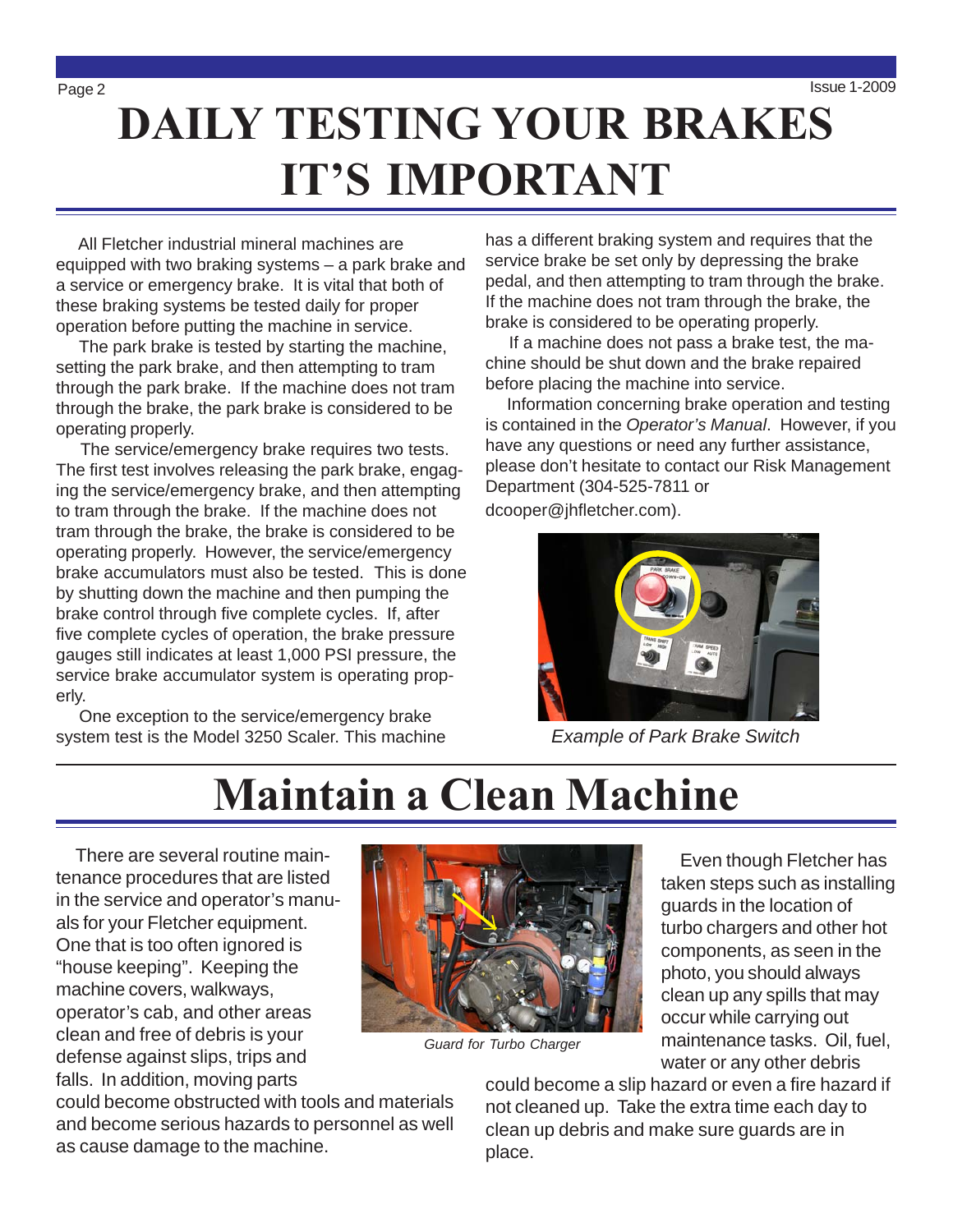## Page 3 Issue 1-2009 **Properly Torque Slew Assembly Bolts**

 Many of the Rock and Industrial Minerals machines are designed in such a way that the boom, or at times the entire chassis, is mounted on a large, heavy duty turntable. Proper turntable maintenance is extremely important and will reduce damage to the equipment and the potential for injury to those working around the machine. Complete instructions are located in your maintenance manual. However, the main concern in this area is for the





bolts to be properly torqued. The manual illustrates how to use a star shaped tightening sequence when tightening the bolts and lists the proper torque for the bolts.

 The bolt torque should be checked monthly. In addition, the turntable should be properly greased according to the instructions in your lubrication diagram.

# **FLETCHER INNOVATES!**

J.H. Fletcher & Co. has long been a leader in the development of roof bolting technology, having secured U.S. Patent protection in 1957 for one of the earliest mobile roof drills for use in roof bolting applications. With the benefit of the head 7,416,033 – an instrumented drill head for wirelessly transmitting information to a remote control unit.

7,381,012 – a novel way of "collaring" a borehole to ensure drilling success, even at steep attack angles.

start afforded by the company's founders and pioneering inventors, our engineers have since made significant advances over the following halfcentury to help preserve our status as a preeminent manufacturer of the highest quality mining machines. Although our valued customers directly receive the significant benefits of our innovations in the field, most of the company's research and development activities occur behind the scenes. For this reason, Fletcher is pleased to share news that many of its recent innovations have resulted in issued U.S. patents over the past several years. These include U.S. Patents for the following inventions:

7,438,141 – a drill steel carousel for delivering different starter and finisher drill steels.

7,428,937 – a novel, space-saving gripper with pressure sensitivity for manipulating drill bolts/steels.

7,428,936 – an automated, low-profile bolter of particular benefit in low seam height applications.

7,428,935 – a manual bolt magazine, elegant in its simplicity, and having a low profile to save space.

Oct. 29, 1957 J. R. FLETCHER ET AL. 2,811,335 MOBILE ROOF DRILL Filed Nov. 19, 1952 5 Sheets-Sheet 1 Hig.1

7,371,009 – a split gib drill head mounting arrangement that reduces wear and facilitates repair. 7,350,876 – a panline drilling or bolting unit that can also be used with a shield hauler.

6,637,522 – enhanced control of a drilling system to maximize bit penetration and minimize wear. 6,216,800 - a novel drilling system with dust collection and overload control.

Fletcher also has filed many counterpart patent applications in foreign countries active in mining, including Australia, South Africa, and Poland.

In addition to protecting its own innovations, Fletcher is also mindful and respectful of the innovations of others, including those protected by way of patent. Toward this end, the company has adopted a program for periodically evaluating U.S. applications and issued patents for competitive technologies.

If you have any questions regarding any aspect of the company's patent portfolio, please feel free to contact Dave Cooper at (304) 525-7811.